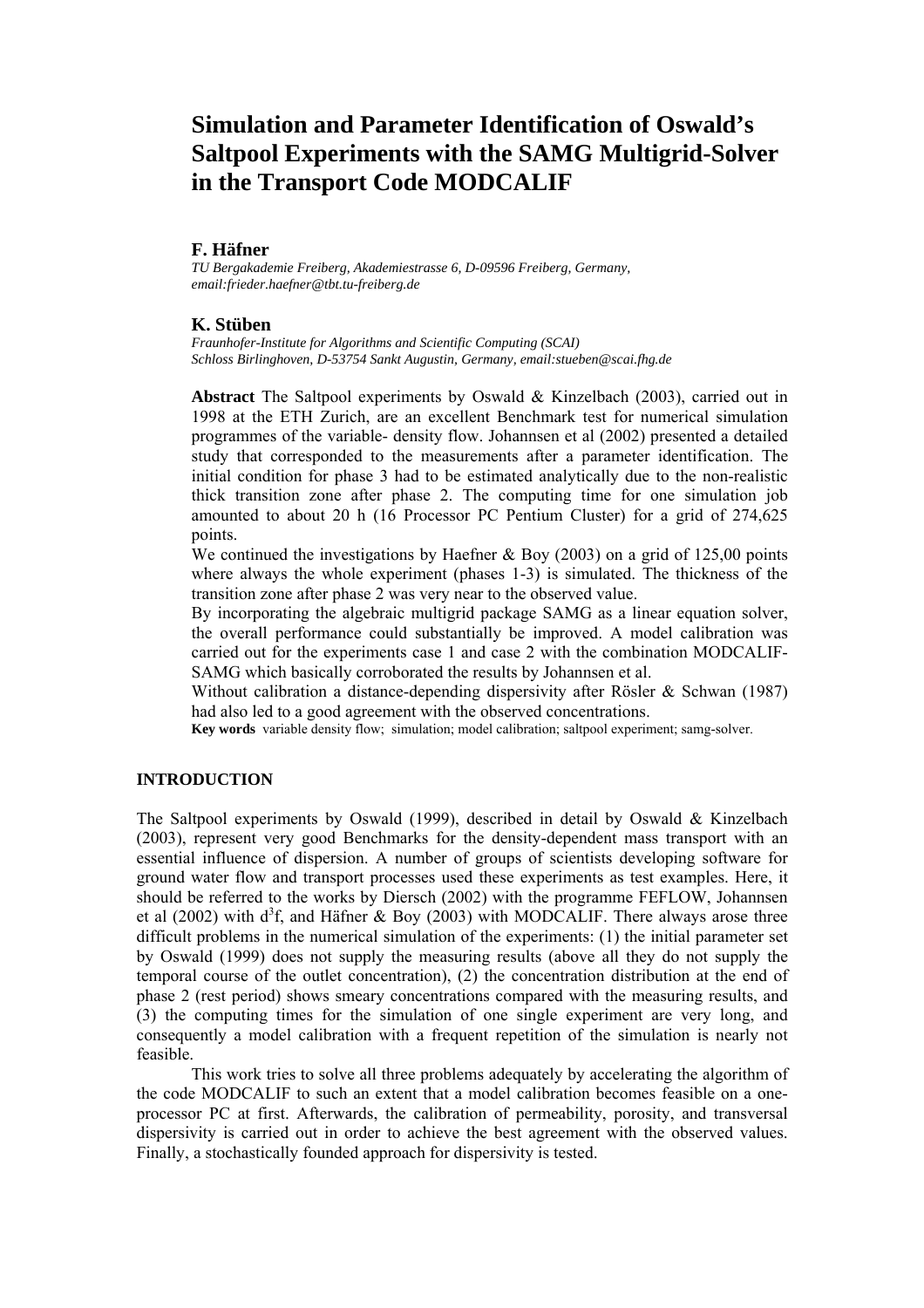## **NUMERICAL ACCELERATION OF THE CODE MODCALIF**

Previous works (Häfner & Boy, 2003 a, b) dealt with possibilities of the numerical acceleration of the code. So, the Peclet number criterion can be overcome (by means of the Front Limitation Algorithm – a special TVD Algorithm) and thus, a coarser grid can be used. The Courant criterion which strongly limits the time step is temporarily and locally suppressed (Courant-suppression) by temporarily allowing the full upwind weighting at critical points (i.e. in cells with Courant numbers  $Co \gg 1$ ). As a third acceleration method the solution of the transport equation is limited to such partial domains of the grid which are expected to have a change in concentration  $\Delta C > \varepsilon$  in the following time step.

 For further acceleration the solver SAMG was involved in the code which led to an essential reduction in computing time by the factor 4-6. Similar to standard (geometric) multigrid, algebraic multigrid (AMG) combines the principles of smoothing and coarse grid correction to achieve rapid convergence. Rather than operating on a hierarchy of *grids*, however, AMG operates on a hierarchy of increasingly smaller *matrix equations*, constructed fully automatically, based merely on algebraic information which is explicitly or implicitly contained in the underlying matrices. However, as for geometric multigrid, AMG is not a fixed method but rather provides a methodology. The details of how the individual algorithmical components are finally constructed, strongly influence the resulting efficiency in terms of speed of convergence, memory requirement as well as robustness. In particular, for advectiondominant transport, standard Gauss-Seidel smoothing turned out to be only of a limited use. Instead, for the type of discretization used here, more robust ILU-type smoothers need to be employed.

The range of the acceleration methods resulted in the possibility to simulate each of the Saltpool experiments (phases 1-3 of case 1 and 2) on a one-processor PC (1.8 GHz) in about 13 hours. The same jobs lasted about 51 hours each with the PCG-Solver LINBCG after Press et al (1992). Similar Saltpool simulations with the program  $d<sup>3</sup>f$  (Johannsen et al, 2002) took about 20 hours on a 16-Processor-PC-Cluster.

## **MODEL CALIBRATION**

The initial parameters for permeability, porosity, and longitudinal/transversal dispersivity according to Oswald & Kinzelbach (2003) show a variation range with a mean value (initial parameter set). The parameters of tables 1 and 2 led to the outlet concentration course for case 1 (light) and case 2 (dense) shown in figure 1. The deviation from the observed values is considerable. Table 1 shows the sensitivities at the initial point of calibration as well as the calibrated parameters with those according to Johannsen et al (2002).

**Table 1**: Model calibration of Saltpool light experiment (case 1), parameters, model errors and sensitivities. Initial parameter set after Oswald & Kinzelbach (2003):  $k=1\times10^{-9}$  m<sup>2</sup>, n=0.372,  $\alpha$ <sub>longitudinal</sub> =  $1.2 \times 10^{-3}$  m,  $\alpha$ <sub>transversal</sub> =  $1.2 \times 10^{-4}$  m,

| parameter value of the initial parameter set |                        |                   |       |                        |                           |                            |       |                        |                           |
|----------------------------------------------|------------------------|-------------------|-------|------------------------|---------------------------|----------------------------|-------|------------------------|---------------------------|
| No.                                          | Mean squared           | Multiplicator for |       |                        |                           | Normalized sensitivity for |       |                        |                           |
|                                              | model error, %         |                   |       |                        |                           |                            |       |                        |                           |
|                                              | s.m.f.                 | k                 | n     | $\alpha_{\text{long}}$ | $\alpha$ <sub>trans</sub> | k                          | n     | $\alpha_{\text{long}}$ | $\alpha$ <sub>trans</sub> |
|                                              | $5.721 \times 10^{-3}$ |                   |       |                        |                           | 0.688                      |       | 0.027                  | 0.096                     |
|                                              | $3.821\times10^{-3}$   | 1.194             | 0.962 |                        | 0.36                      |                            | 0.019 |                        | 0.055                     |
| $\mathcal{E}$                                | $2.162\times10^{-3}$   | 1 1 3 1           | 0.993 |                        | 0.50                      | 0578                       |       |                        | 0.322                     |
| 4                                            | $4.304\times10^{-3}$   |                   |       |                        | $1$ (stoch.)              |                            |       |                        |                           |
|                                              | Johannsen et           | 1 1 9 4           | 0.962 |                        | 0.36                      |                            |       |                        | ${}_{\leq 0.005}$         |
|                                              | al. $(2002)$           |                   |       |                        |                           | (at the end of simulation) |       |                        |                           |

| $multiplicator =$ | <i>parameter value</i>                       |  |
|-------------------|----------------------------------------------|--|
|                   | parameter value of the initial parameter set |  |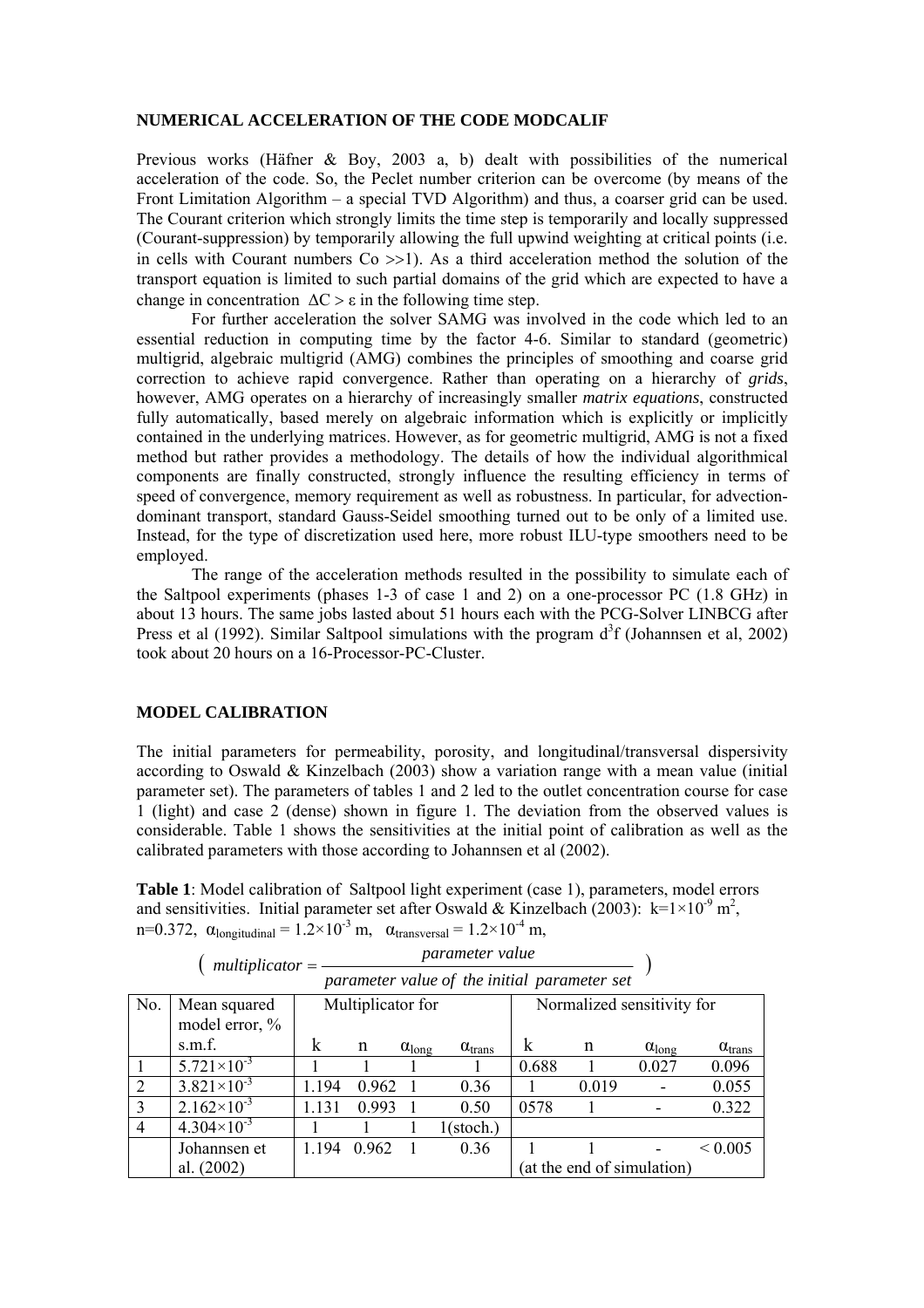| No.            | Mean squared<br>model error, % | Multiplicator for |       |                        |                           | Normalized sensitivity for |       |                        |                           |
|----------------|--------------------------------|-------------------|-------|------------------------|---------------------------|----------------------------|-------|------------------------|---------------------------|
|                | s.m.f.                         | k                 | n     | $\alpha_{\text{long}}$ | $\alpha$ <sub>trans</sub> | k                          | n     | $\alpha_{\text{long}}$ | $\alpha$ <sub>trans</sub> |
|                | $36.78\times10^{-3}$           |                   |       |                        |                           | 0.39                       |       | $1.59\times10^{-3}$    | 0.424                     |
| 2              | $15.03\times10^{-3}$           | 1.194             | 0.962 |                        | 0.36                      |                            |       |                        |                           |
| 3              | $1.774\times10^{-3}$           | 1.194             |       |                        | 0.50                      | 0.102                      | 0.541 |                        |                           |
| $\overline{4}$ | $9.614\times10^{-3}$           |                   |       |                        | (stoch)                   |                            |       |                        |                           |
| 5              | $1.849\times10^{-3}$           | 1 1 3 1           | 0.993 |                        | 0.50                      | 0.211                      | 0426  |                        |                           |
|                | Johannsen et                   | 1 1 9 4           | 0.962 | L                      | 0.36                      | 0.47                       |       |                        | 0.27                      |
|                | al. $(2002)$                   |                   |       |                        |                           | (at the end of simulation) |       |                        |                           |

**Table 2:** Model calibration of Saltpool dense experiment (case 2), parameters, model errors and sensitivities.

Fig. 1 shows the simulated concentration courses with calibrated parameters.



**Fig.1** Outlet concentration of Saltpool experiments case 1 (light) and case 2 (dense), observed values, initial parameter set after Oswald & Kinzelbach (2003) and MODCALIF calibration results.

 In Figure 2 a diagonal vertical cross-section of concentrations at the end of the phase 2 are shown, compared with the observed values. The agreement seems to be satisfactory.

# **STOCHASTIC DISPERSIVITY APPROACH**

For a Gaussian-distributed velocity in one-dimensional transport Rösler & Schwan (1986) showed that the longitudinal dispersivity is in proportion to the flow distance. The simulation of the experiments without model calibration was carried out with this approach which is very similar to the stochastic interpretation of dispersion according to Dagan (1989). In the simulation the maximum flow distance in each of the phases 1-2 corresponds to the distance of the source (centrally at the bottom of the test box) from the outlet openings (in the upper corners of the box). In phase 3 the maximum flow distance corresponds to the diagonal distance of entry and outlet openings. Figure 1 shows the results.